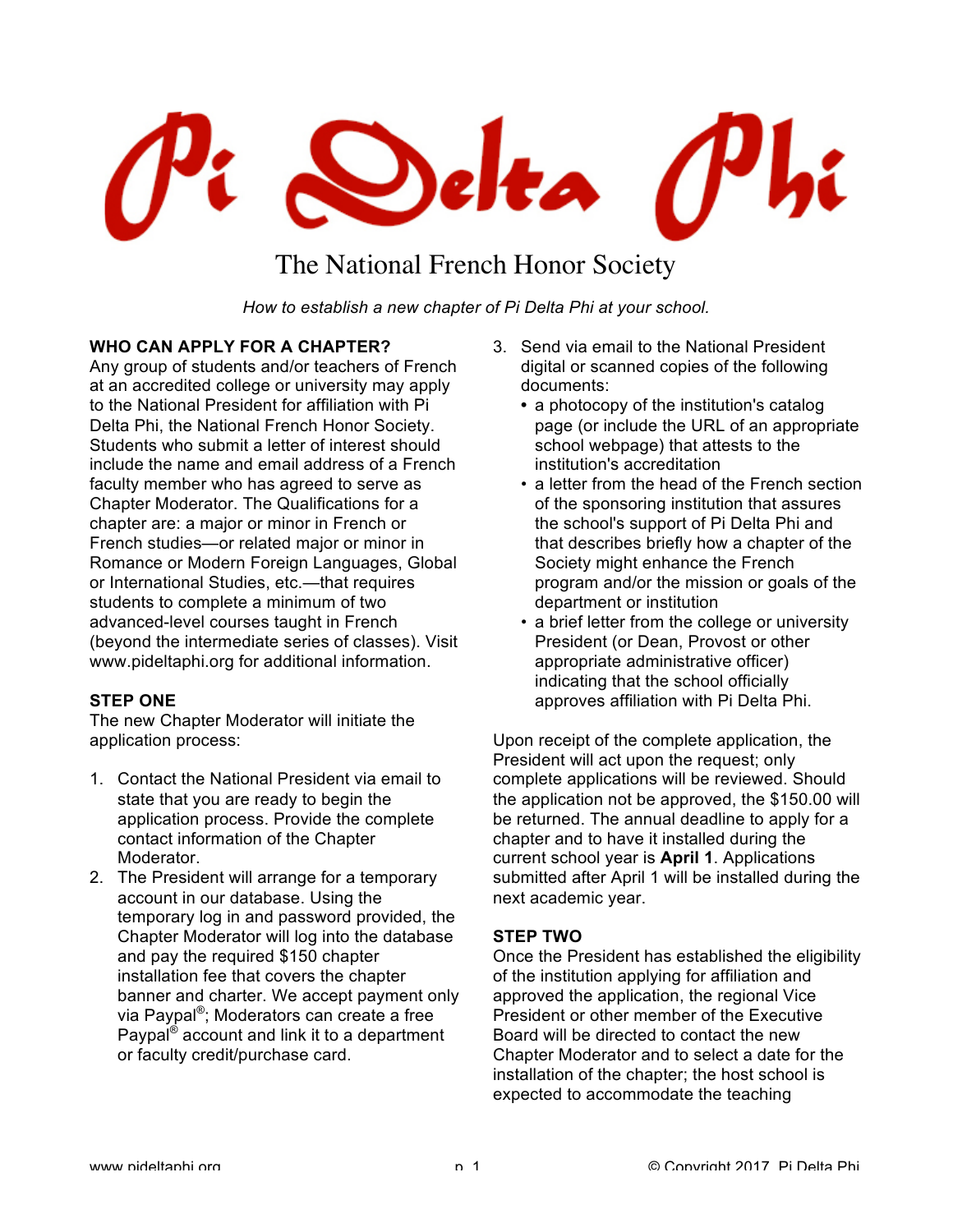schedule of the installing officer. The regional Vice President will forward the installation date to the President. The President will then direct the new Chapter Moderator to complete the following **at least three weeks** prior to the installation date:

- 1. Have each candidate for membership complete a membership form (available for download on the national website) and return it to the Chapter Moderator; Moderators should keep the forms on file in their office or department.
- 2. Have each candidate for membership pay the lifetime Regular or Honorary membership fee to the Chapter Moderator (cash or check made out to your department). Pi Delta Phi strongly recommends Premium Memberships that include one set of honor cords and that help to reduce last minute requests for cords from students at the end of the academic year.
- 3. Once all the forms and membership fees are collected, the Chapter Moderator will enter information for each new member (at least name and induction date) into the database, and pay for memberships and any supplies within the database using Paypal<sup>®</sup>.
- 4. Eligibility Requirements:
	- **Regular Members:** include graduate and undergraduate students at the sponsoring institution who are nominated in recognition of their academic achievement in French. Undergraduate or graduate candidates do not need to be French or French Studies majors or minors to be nominated for membership. The eligibility requirements for all undergraduate students are:
		- completion of at least one course of upper-division French (i.e. beyond the intermediate-level series of courses)
		- 3.0 GPA in French, 3.0 GPA overall, AND rank in the top 35% of their class
		- sophomore standing (i.e. second year of university study)
	- **Graduate Students** who are not already members of Pi Delta Phi are eligible for regular membership. Students who were inducted into Pi Delta Phi as undergraduates are already lifetime

members of the Society regardless of the chapter into which they were inducted. Graduate students who are pursuing advanced degrees in fields other than French are also eligible for membership. The eligibility requirements for all graduate students are:

- completion of 2 graduate courses in French, and
- minimum 3.5 GPA in graduate coursework

Students from neighboring institutions who take French courses at the sponsoring institution are not eligible for regular membership, but may be nominated for honorary membership.

• **Honorary Members:** the French faculty of the sponsoring institution who are not already members of Pi Delta Phi, members of the faculty at large who are not already members of the Society, undergraduate and graduate students who do not meet the above requirements for regular membership, college or university alumni who did not become members while attending the sponsoring institution, and diplomats, community and business leaders, and others who have demonstrated support of French language, and/or of the cultures and literatures of the French-speaking world.



*Pi Delta Phi South Vice President Dr. Olga Amarie installs chapter Omicron Lambda in 2013 at Spelman College in Atlanta, Georgia*